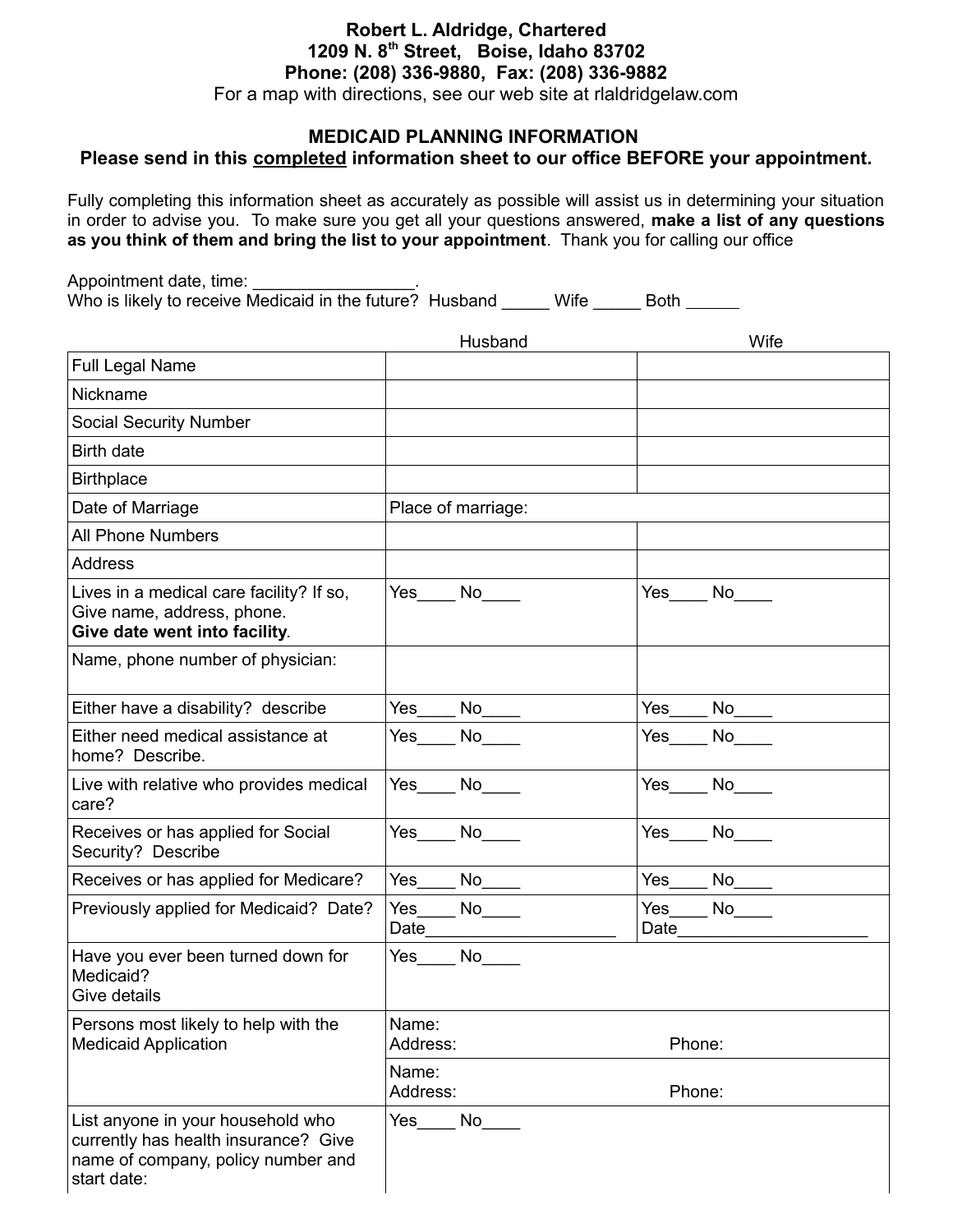| List anyone in your household who had<br>health insurance end in the last 6<br>∣months |     |    |     |    |
|----------------------------------------------------------------------------------------|-----|----|-----|----|
| Do you have access to any health<br>insurance not listed above?                        | Yes | No | Yes | Nο |

| <b>CHILDREN:</b>   | Only<br>Husband's | Only<br>Wife's | <b>Both</b> |
|--------------------|-------------------|----------------|-------------|
| Child's Name<br>1. |                   |                |             |
| Spouse's name      |                   |                |             |
| Address            |                   |                |             |
| All Phone numbers  |                   |                |             |
|                    | Only<br>Husband's | Only<br>Wife's | <b>Both</b> |
| 2.<br>Child's Name |                   |                |             |
| Spouse's name      |                   |                |             |
| <b>Address</b>     |                   |                |             |
| Phone numbers      |                   |                |             |
|                    | Only<br>Husband's | Only<br>Wife's | <b>Both</b> |
| 3.<br>Child's Name |                   |                |             |
| Spouse's name      |                   |                |             |
| <b>Address</b>     |                   |                |             |
| Phone numbers      |                   |                |             |
|                    | Only<br>Husband's | Only<br>Wife's | <b>Both</b> |
| Child's Name<br>4. |                   |                |             |
| Spouse's name      |                   |                |             |
| <b>Address</b>     |                   |                |             |
| Phone numbers      |                   |                |             |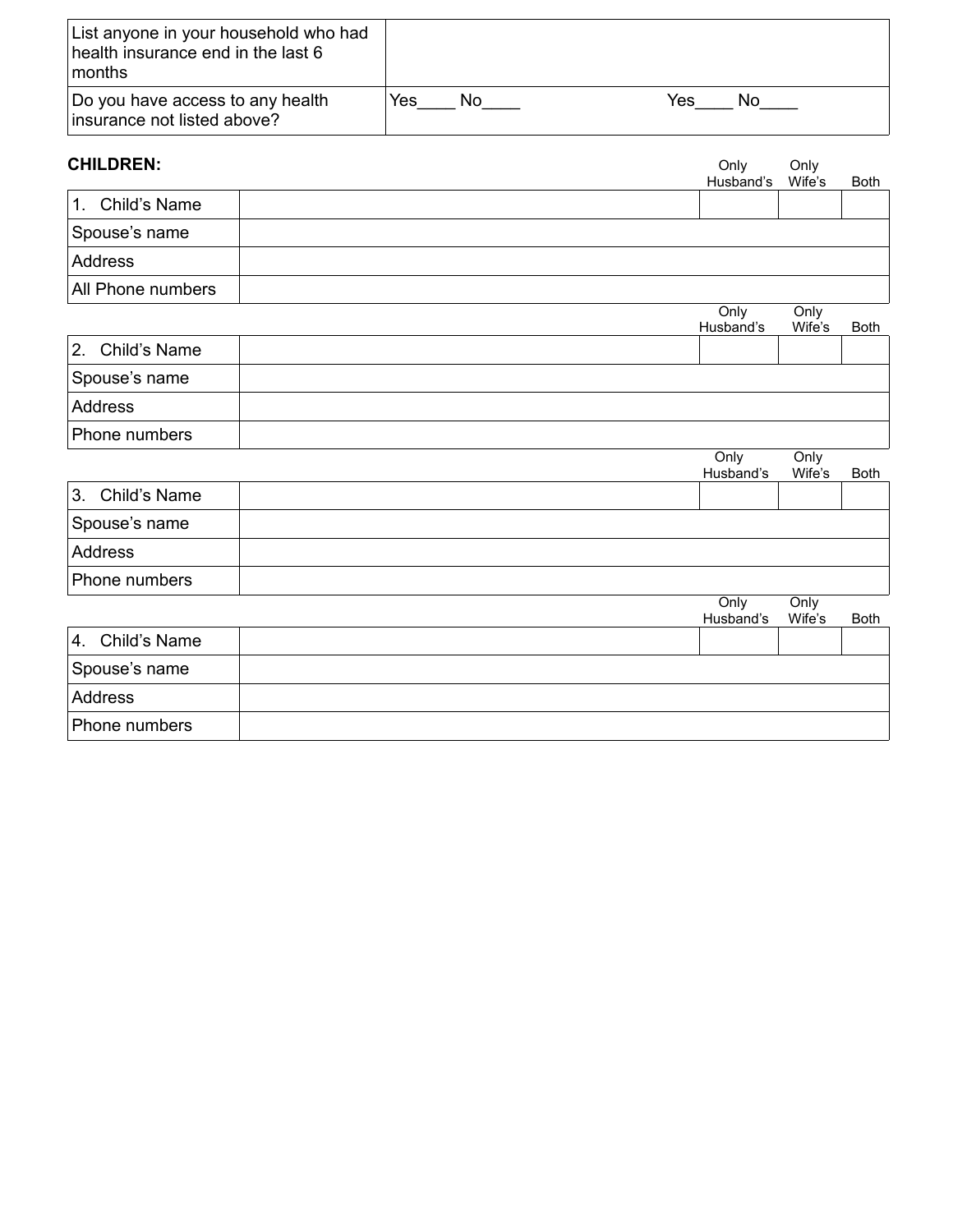### **LEVEL OF CARE:** Husband Wife

| Has a nursing home level of care<br>been established? | Yes<br>No | Yes<br>No |
|-------------------------------------------------------|-----------|-----------|
| What is the level of care?                            |           |           |
| When was the level of care<br>established?            |           |           |

Check the box that most applies for each activity:

| Activities of daily living for <b>Husband</b>                                                |               |                 |                     |  |  |  |
|----------------------------------------------------------------------------------------------|---------------|-----------------|---------------------|--|--|--|
| Activity                                                                                     | Needs no help | Needs some help | Unable to do at all |  |  |  |
| <b>Bathing</b>                                                                               |               |                 |                     |  |  |  |
| Dressing                                                                                     |               |                 |                     |  |  |  |
| Transferring from bed<br>to chair                                                            |               |                 |                     |  |  |  |
| Walking                                                                                      |               |                 |                     |  |  |  |
| Feeding self                                                                                 |               |                 |                     |  |  |  |
| Using the toilet                                                                             |               |                 |                     |  |  |  |
| Grooming                                                                                     |               |                 |                     |  |  |  |
| Taking medication                                                                            |               |                 |                     |  |  |  |
| Are you getting assistance with the above activities? Yes<br>No.<br>If yes, please describe: |               |                 |                     |  |  |  |

| Activities of daily living for Wife                                                         |               |                 |                     |  |  |
|---------------------------------------------------------------------------------------------|---------------|-----------------|---------------------|--|--|
| Activity                                                                                    | Needs no help | Needs some help | Unable to do at all |  |  |
| <b>Bathing</b>                                                                              |               |                 |                     |  |  |
| Dressing                                                                                    |               |                 |                     |  |  |
| Transferring from bed<br>to chair                                                           |               |                 |                     |  |  |
| Walking                                                                                     |               |                 |                     |  |  |
| Feeding self                                                                                |               |                 |                     |  |  |
| Using the toilet                                                                            |               |                 |                     |  |  |
| Grooming                                                                                    |               |                 |                     |  |  |
| Taking medication                                                                           |               |                 |                     |  |  |
| Are you getting assistance with the above activities? Yes<br>No<br>If yes, please describe: |               |                 |                     |  |  |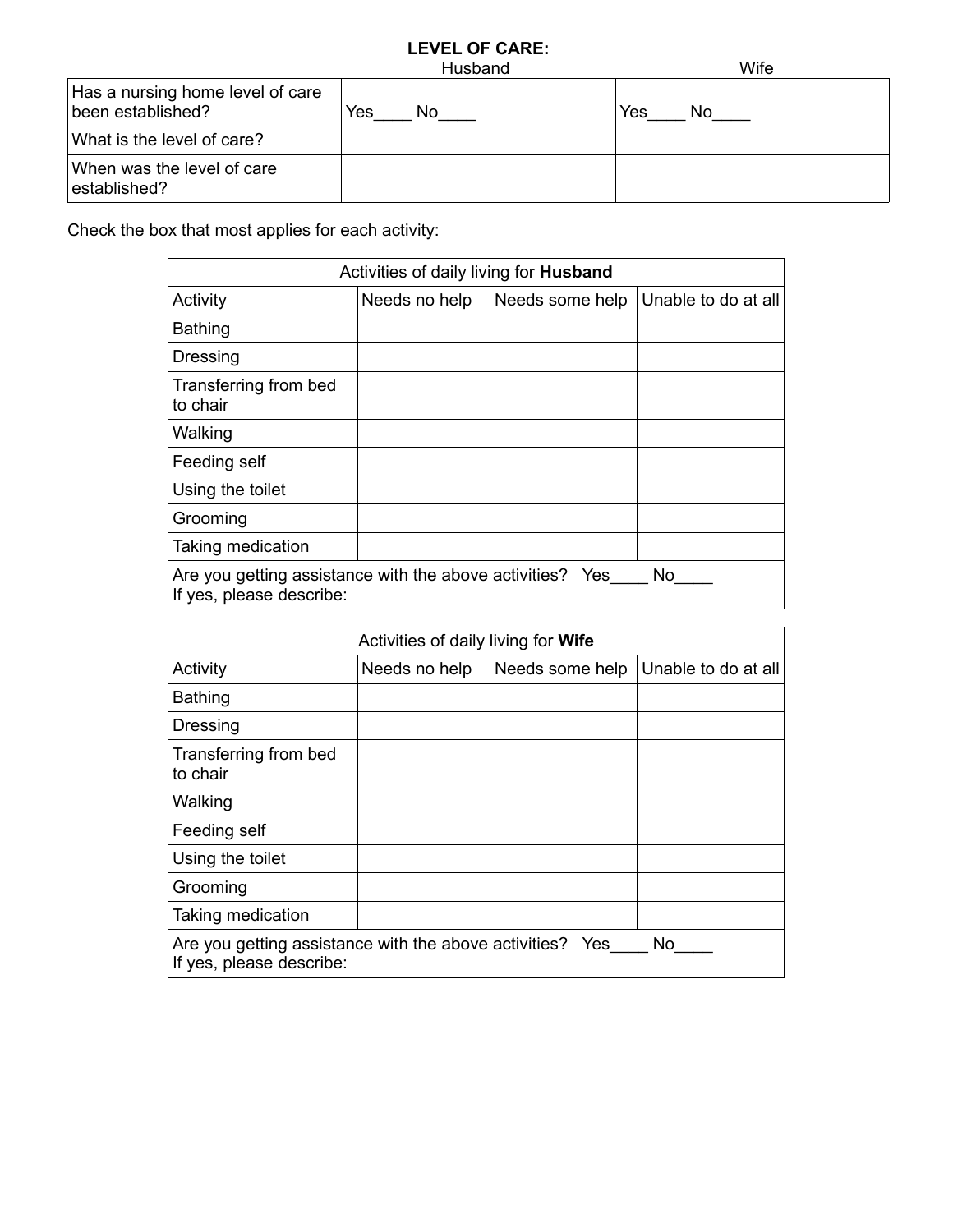### **IMPORTANT INFORMATION WE NEED TO HAVE:**

| Do you own a home? Yes ______ No _____ <b>Bring copy of deed</b> .                |  |
|-----------------------------------------------------------------------------------|--|
| Who is living in the home? Husband _____Wife______Both _____Neither ___________   |  |
|                                                                                   |  |
| Are any minor or disabled children living in the home? Yes_____ No____            |  |
| Do you have a Trust? Yes _____ No_____ Bring copy                                 |  |
| Is your home in the name of the Trust? Yes No                                     |  |
| Do you have a Marriage Settlement Agreement? No No Bring copy.                    |  |
| Do you have a Devolution or Community Property Agreement? Yes _No __ Bring copy.  |  |
| Do you have a Power of Attorney? Yes No Bring copy                                |  |
| Do you have a funeral burial policy? Yes___ No____If yes, who with? _____________ |  |

## **ALL items listed on the Medicaid Application MUST HAVE documents to back up your statements, like currently monthly statements, and we will need this documentation BEFORE we can submit you application to Medicaid.**

### **INCOME:**

The Medicaid Application requires the following information. Please list ALL money received or expected by ALL household members. Medicaid requires that you verify this information and sign the application under penalty of perjury regarding these amounts. *Put NA if not applicable*.

| Type of money received                                  | Who earned,<br>received money | Name of employer | How often paid | Total monthly<br>amount (gross) |
|---------------------------------------------------------|-------------------------------|------------------|----------------|---------------------------------|
| Wages                                                   |                               |                  |                |                                 |
| Self employed?<br>Name of business<br>years in business |                               |                  |                |                                 |
| <b>Social Security</b><br>(gross per month)             | husband                       |                  |                |                                 |
| Social Security<br>(gross per month)                    | wife                          |                  |                |                                 |
| Gifts or Loans of Cash                                  |                               |                  |                |                                 |
| <b>Tips</b>                                             |                               |                  |                |                                 |
| Unemployment                                            |                               |                  |                |                                 |
| Child support                                           |                               |                  |                |                                 |
| Pension<br>(gross per month)                            | husband                       |                  |                |                                 |
| Pension<br>(gross per month)                            | wife                          |                  |                |                                 |
| Veteran's benefits                                      |                               |                  |                |                                 |
| Interest Income                                         |                               |                  |                |                                 |
| Interest Income                                         |                               |                  |                |                                 |
| Interest Income                                         |                               |                  |                |                                 |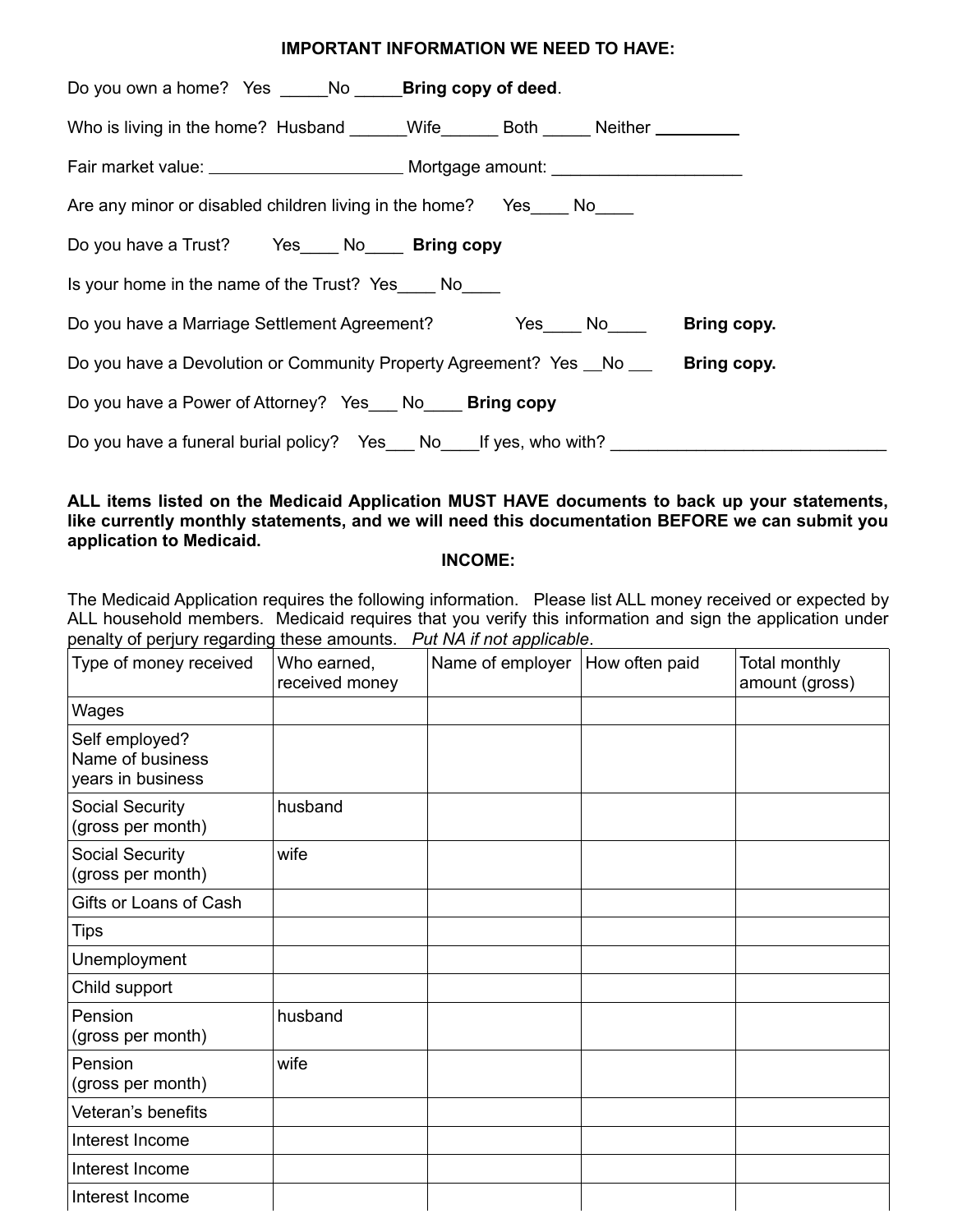| <b>IRA</b> distributions | husband |  |  |
|--------------------------|---------|--|--|
| <b>IRA</b> distributions | wife    |  |  |
| 401K                     |         |  |  |
| 403B                     |         |  |  |
| Annuities                |         |  |  |
| Annuities                |         |  |  |
| Other, give details      |         |  |  |
| Other                    |         |  |  |

Does any one in your household have CASH in hand? Yes \_\_\_\_\_ No\_\_\_\_\_ How much? \_\_\_\_\_\_\_\_\_

List gross income before taxes received by your household for the last three months. Last month \_\_\_\_\_\_\_\_\_\_\_\_\_\_\_\_, two months ago \_\_\_\_\_\_\_\_\_\_\_\_\_\_\_\_\_\_\_three months ago \_\_\_\_\_\_\_\_\_\_\_\_\_\_\_\_\_\_\_

# **Do you have Medical Insurance?** Yes\_\_\_\_ No\_\_\_\_\_

| Type of Insurance                                            | Husband | Wife | Premium<br>Amount |
|--------------------------------------------------------------|---------|------|-------------------|
| Traditional Medicare (physician and hospital - Part A and B? |         |      |                   |
| Medicare Supplement?                                         |         |      |                   |
| Medicare Advantage Replacement Plan?                         |         |      |                   |
| Medicare Prescription (Part D)                               |         |      |                   |
| Employer Retiree Health Plan?                                |         |      |                   |
| Private Health Insurance?                                    |         |      |                   |
| Long Term Care Insurance Contract? Please bring a copy       |         |      |                   |
| Other Type (cancer, accidental, hospital supplement)?        |         |      |                   |

**Do you have Life Insurance and/or Annuities?** Yes\_\_\_\_\_ No\_\_\_\_\_\_ (please bring in policies)

| Name of Insured | <b>Insurance Company</b> | <b>Policy Number</b> | Face Value | Cash Surrender<br>Value, if any |
|-----------------|--------------------------|----------------------|------------|---------------------------------|
|                 |                          |                      |            |                                 |
|                 |                          |                      |            |                                 |
|                 |                          |                      |            |                                 |
|                 |                          |                      |            |                                 |
|                 |                          |                      |            |                                 |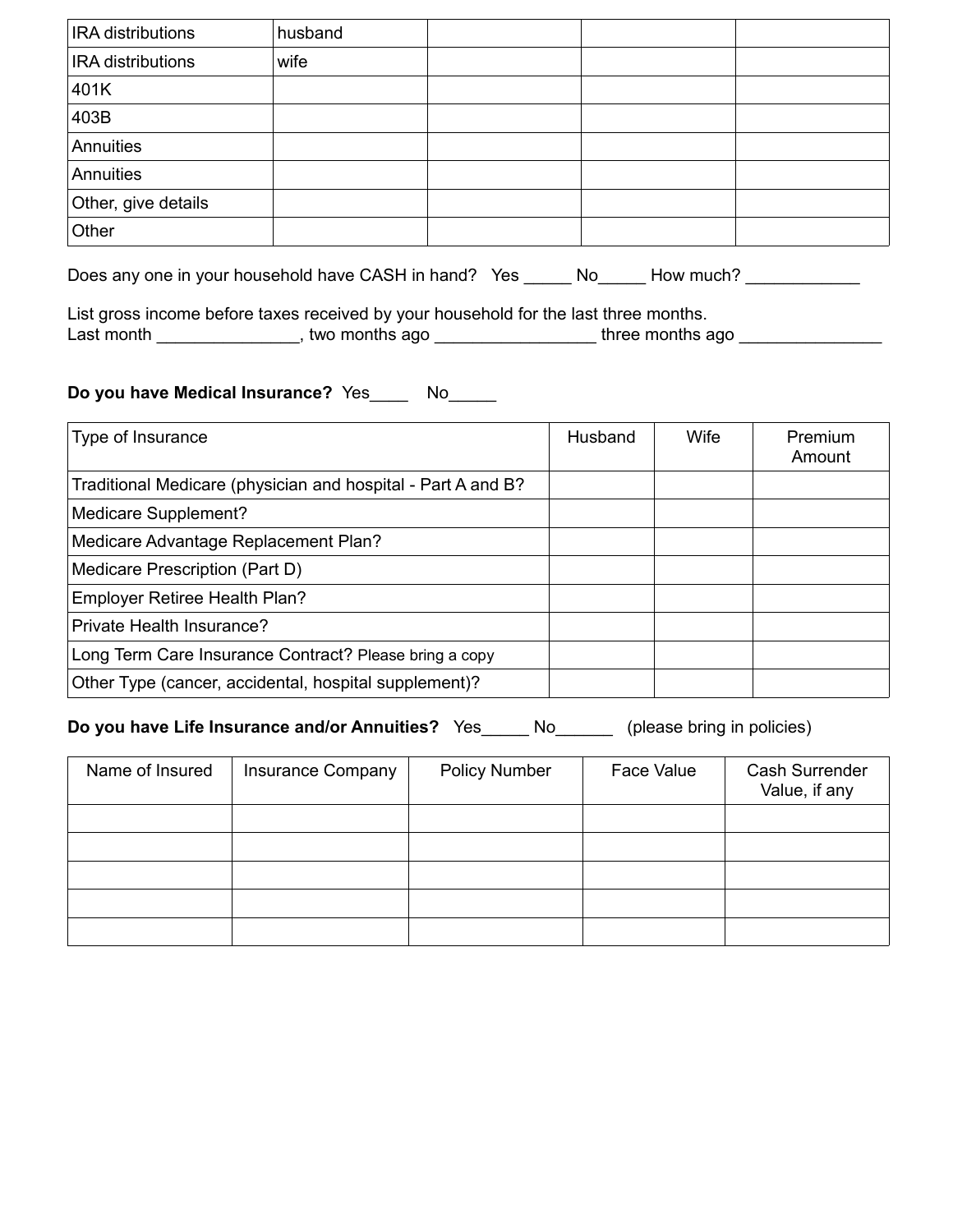#### **DEBTS**

# Do you owe money to anyone? (Loans, notes, mortgages, loans from children) Yes \_\_\_\_ No \_\_\_\_

| Creditor's name | Date incurred | What was it for? | Total amount owed |
|-----------------|---------------|------------------|-------------------|
|                 |               |                  |                   |
|                 |               |                  |                   |
|                 |               |                  |                   |
|                 |               |                  |                   |

Do you owe money for credit cards, medical bills, etc. Yes \_\_\_\_ No \_\_\_\_

| Creditor's name | Date incurred | What was it for? | Total amount owed |
|-----------------|---------------|------------------|-------------------|
|                 |               |                  |                   |
|                 |               |                  |                   |
|                 |               |                  |                   |
|                 |               |                  |                   |

Any other known debts? Yes\_\_\_\_\_ No\_\_\_\_\_\_\_ List on a separate sheet of paper if necessary.

**ASSETS**

This portion must be completed in full before we can prepare the Resource Assessment. Medicaid requires you to sign that all the information is true and correct under penalty of perjury.

# **NA if "not applicable, B for "both", W for "wife", H for "husband**"

| Item                              | Description |       |             | <b>Current Market   Amount</b> |       | Who owns?    |           |   |   |   |
|-----------------------------------|-------------|-------|-------------|--------------------------------|-------|--------------|-----------|---|---|---|
|                                   | Make        | Model | <b>Type</b> | Year                           | Value | owed, if any | <b>NA</b> | B | W | H |
| Car                               |             |       |             |                                |       |              |           |   |   |   |
| Car                               |             |       |             |                                |       |              |           |   |   |   |
| Truck, pickup                     |             |       |             |                                |       |              |           |   |   |   |
| Motor home,<br>recreation vehicle |             |       |             |                                |       |              |           |   |   |   |
| Boat, trailer,<br>boat motor      |             |       |             |                                |       |              |           |   |   |   |
| Snowmobile                        |             |       |             |                                |       |              |           |   |   |   |
| Camper, shell                     |             |       |             |                                |       |              |           |   |   |   |
| Utility or livestock<br>trailer   |             |       |             |                                |       |              |           |   |   |   |
| Van                               |             |       |             |                                |       |              |           |   |   |   |
| Motorcycle                        |             |       |             |                                |       |              |           |   |   |   |
| Airplane                          |             |       |             |                                |       |              |           |   |   |   |
| Other                             |             |       |             |                                |       |              |           |   |   |   |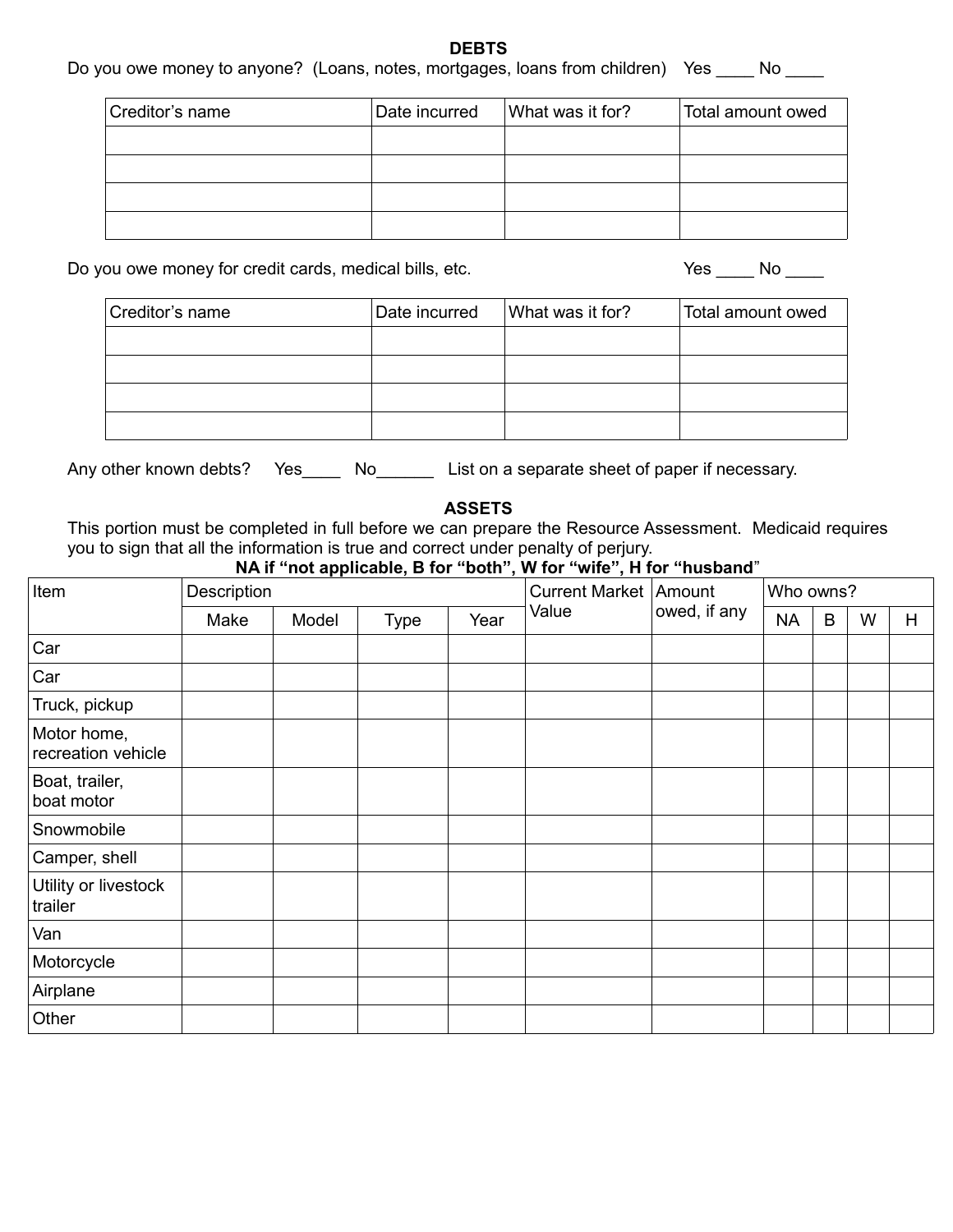## **Real Estate or related items that you own OR are planning to buy. Do not list the home in which you live.**

| Item          | <b>Current Market</b> | Amount owed | Location or address | Who owns? |   |   |   |  |
|---------------|-----------------------|-------------|---------------------|-----------|---|---|---|--|
|               | or Face Value         |             |                     | <b>NA</b> | B | W | H |  |
| House         |                       |             |                     |           |   |   |   |  |
| House         |                       |             |                     |           |   |   |   |  |
| Land          |                       |             |                     |           |   |   |   |  |
| Land          |                       |             |                     |           |   |   |   |  |
| Mobile home   |                       |             |                     |           |   |   |   |  |
| Land contract |                       |             |                     |           |   |   |   |  |
| Mortgage      |                       |             |                     |           |   |   |   |  |
| Other         |                       |             |                     |           |   |   |   |  |

## **Do you own any of the following?**

| Item                                                         | <b>Current Market</b> | Amount | Location or address |           | Who owns? |   |   |  |
|--------------------------------------------------------------|-----------------------|--------|---------------------|-----------|-----------|---|---|--|
|                                                              | or Face Value         | owed   |                     | <b>NA</b> | B         | W | H |  |
| <b>Bank Accts:</b><br>Checking, Savings; CDs,<br>Money Mkts. |                       |        |                     |           |           |   |   |  |
| Indian lands                                                 |                       |        |                     |           |           |   |   |  |
| Oil, gas, timber or<br>mineral rights                        |                       |        |                     |           |           |   |   |  |
| Mining claim                                                 |                       |        |                     |           |           |   |   |  |
| Precious metals:<br>gold, silver, etc.                       |                       |        |                     |           |           |   |   |  |
| Farm equipment,<br>livestock                                 |                       |        |                     |           |           |   |   |  |
| Gun collection                                               |                       |        |                     |           |           |   |   |  |
| Coin collection                                              |                       |        |                     |           |           |   |   |  |
| Oriental rugs                                                |                       |        |                     |           |           |   |   |  |
| Fine art                                                     |                       |        |                     |           |           |   |   |  |
| Antiques                                                     |                       |        |                     |           |           |   |   |  |
| Life estate                                                  |                       |        |                     |           |           |   |   |  |
| <b>Burial plots</b>                                          |                       |        |                     |           |           |   |   |  |
| Inheritance                                                  |                       |        |                     |           |           |   |   |  |
| Damage claim or<br>insurance settlement                      |                       |        |                     |           |           |   |   |  |
| Other                                                        |                       |        |                     |           |           |   |   |  |

### **GIFTING**

Have you gifted or transferred anything in the last five (5) years, other than ordinary Christmas and birthday gifts? This includes money, property, or anything transferred for less than fair market value, and this includes charitable contributions. Yes\_\_\_\_ No\_\_\_\_